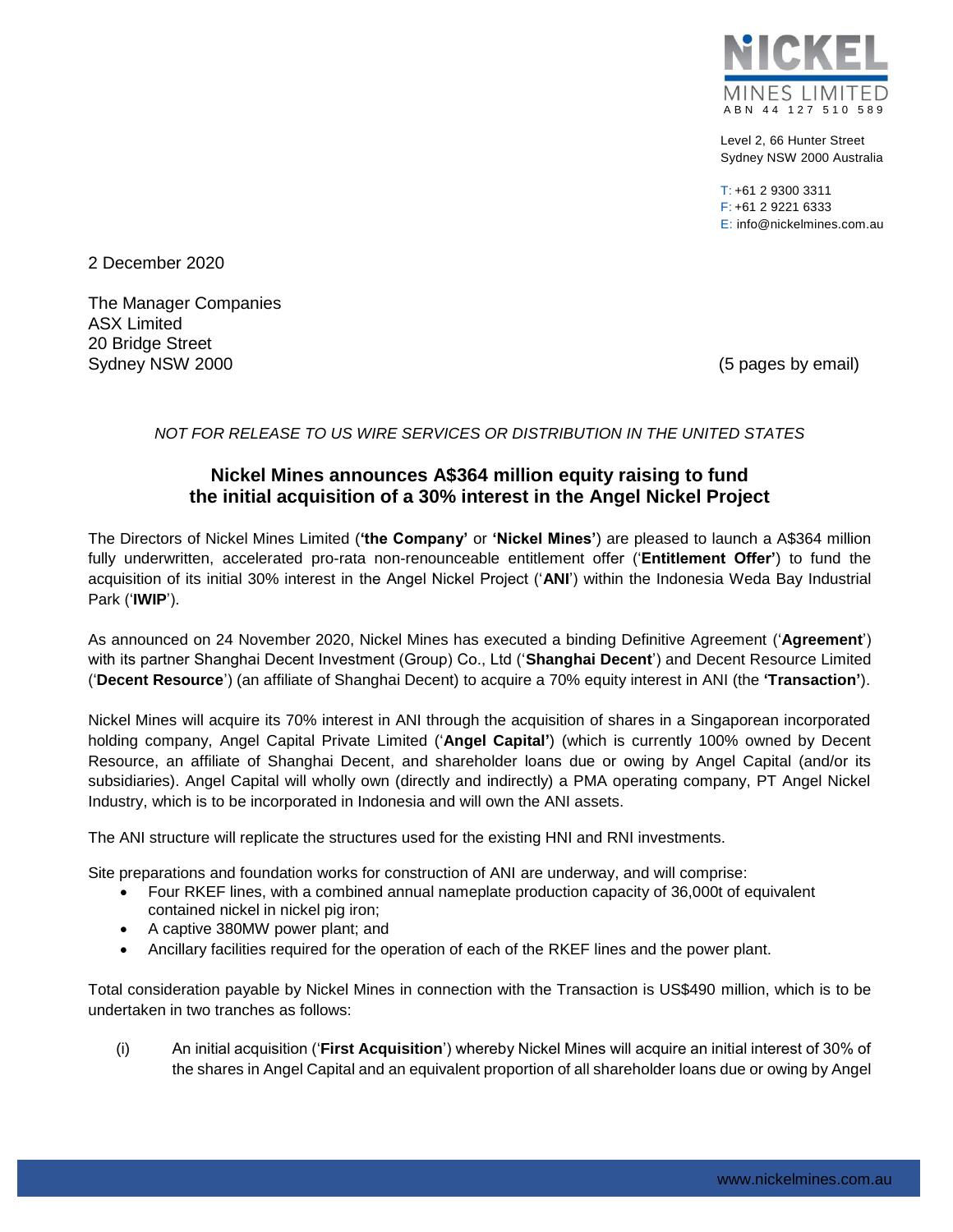Capital (and / or its subsidiaries) at a cost of US\$210 million<sup>1</sup>, which is to occur by no later than 31 March 2021<sup>2</sup>; and

(ii) A second acquisition ('**Second Acquisition**') whereby Nickel Mines will acquire an additional 40% of the shares in Angel Capital and an equivalent proportion of all shareholder loans due or owing by Angel Capital (and / or its subsidiaries) at a cost of US\$280 million, which is to occur by no later than 31 December 2021<sup>2</sup>.

The majority of the proceeds from the Entitlement Offer will be put towards funding the First Acquisition payment. Excess funds will go towards strengthening the balance sheet and will provide additional working capital. The Company is in discussions with Shanghai Decent about the early repayment of the remaining balance of the Ranger Debt Facility.

The First Acquisition payment of US\$210 million is due by the end of Q1 2021. Nickel Mines has already made payments of US\$30 million, reducing the current payable balance for the First Acquisition to US\$180 million<sup>3</sup> .

A further US\$280 million will be required to fund the Second Acquisition which is due to complete by the end of Q4 2021, to secure a further 40% interest in ANI<sup>4</sup> .

The staged acquisition approach allows for an optimal funding mix from cash reserves, debt and equity.

Nickel Mines has optionality and flexibility around funding sources given its very lowly leveraged pro-forma balance sheet (net cash of US\$112m<sup>5</sup>) and strong cashflows from its existing operations within IMIP (Q3 2020 EBITDA of US\$49 million from the Hengjaya Nickel ('**HNI**') and Ranger Nickel ('**RNI**') RKEF projects on a 100% basis). The Company is progressing potential debt funding options for the Second Acquisition payment.

The Company is aiming to be fully funded for the Second Acquisition as soon as practically possible in 2021.

# **Transaction transforms Nickel Mines**

l

Nickel Mines' attributable nickel production profile is estimated to approximately double within two years<sup>6</sup>.

Completion of the Transaction will give Nickel Mines a 70% interest in ANI, which represents ~25.2ktpa of attributable nameplate nickel metal production following successful commissioning of ANI. By comparison HNI and RNI each have an annual nameplate capacity of ~15ktpa on a 100% basis. The Company's 80% interest in HNI and RNI combined represents ~24ktpa of attributable nameplate nickel metal production.

The Directors consider that the US\$490 million Transaction price represents an attractive valuation and is highly accretive. The Transaction increases attributed share of estimated nickel production by ~25.2ktpa, at an implied price of ~US\$19,444/t Ni Eq<sup>7,8</sup>. This compares to a market implied valuation<sup>9</sup> for HNI and RNI of ~US\$46,289/t Ni Eq based on nameplate capacity and ~US\$32,446/t Ni Eq based on annualised September quarter production<sup>8,10</sup>.

 $1$  First Acquisition payment of US\$210m is due by 31 March 2021. Nickel Mines has paid US\$30m in deposits to Shanghai Decent for the First Acquisition as follows: (i) a US\$10m 'good faith deposit' paid on execution of the non-binding memorandum of understanding for the Transaction on 16 October 2020 and (ii) a further US\$20m deposit on execution of the Definitive Agreement for the Transaction. The remaining funding requirement to complete the first acquisition is US\$180m. <sup>2</sup> Based on a valuation of US\$700 million on a 100% basis.

<sup>&</sup>lt;sup>3</sup> First Acquisition payment of US\$210m is due by 31 March 2021. Nickel Mines has paid US\$30m in deposits to Shanghai Decent for the First Acquisition as follows: (i) a US\$10m 'good faith deposit' paid on execution of the non-binding memorandum of understanding for the Transaction on 16 October 2020 and (ii) a further US\$20m deposit on execution of the Definitive Agreement for the Transaction. The remaining funding requirement to complete the first acquisition is US\$180m.

<sup>4</sup> Nickel Mines will acquire the stated interest in ANI by acquiring shares in Angel Capital and an equal proportion of shareholder loans due or owing by Angel Capital (and/or its subsidiaries), based on a valuation of US\$700m on a 100% basis. <sup>5</sup> Reflects attributable net cash position based on Nickel Mines' 80% share of the cash held within Singaporean entities that ultimately own HNI and RNI and 80%

share of the cash held by the entity that holds Hengjaya Mine.

<sup>6</sup> Statement assumes Completion of the Transaction and ANI ramp up to annual nameplate capacity.

<sup>7</sup> ANI has an annual nameplate capacity of 36ktpa of nickel metal (in nickel pig iron) on a 100% basis. Implied valuation for 70% interest in ANI illustratively assumes no portion of the transaction value is attributed to captive 380MW power plant.

<sup>&</sup>lt;sup>8</sup> Ni Eq is nickel metal equivalent contained in nickel pig iron (NPI).

<sup>9</sup> Based on Nickel Mines' Enterprise Value at US\$1,111m as at 15 October 2020 (being the last closing price before the announcement of the MOU to acquire 70% of 4 new RKEF lines at IWIP), based on a market capitalisation of A\$1,639m and net cash of US\$49m, assuming AUD:USD FX rate of 0.7077. Implied valuation multiple illustratively assumes no value is attributed to Hengjaya Mine.

<sup>&</sup>lt;sup>10</sup> Annualised combined HNI and RNI production run rate, based on September 2020 quarter production, of ~42,800 Ni Eq tonnes per annum on a 100% basis.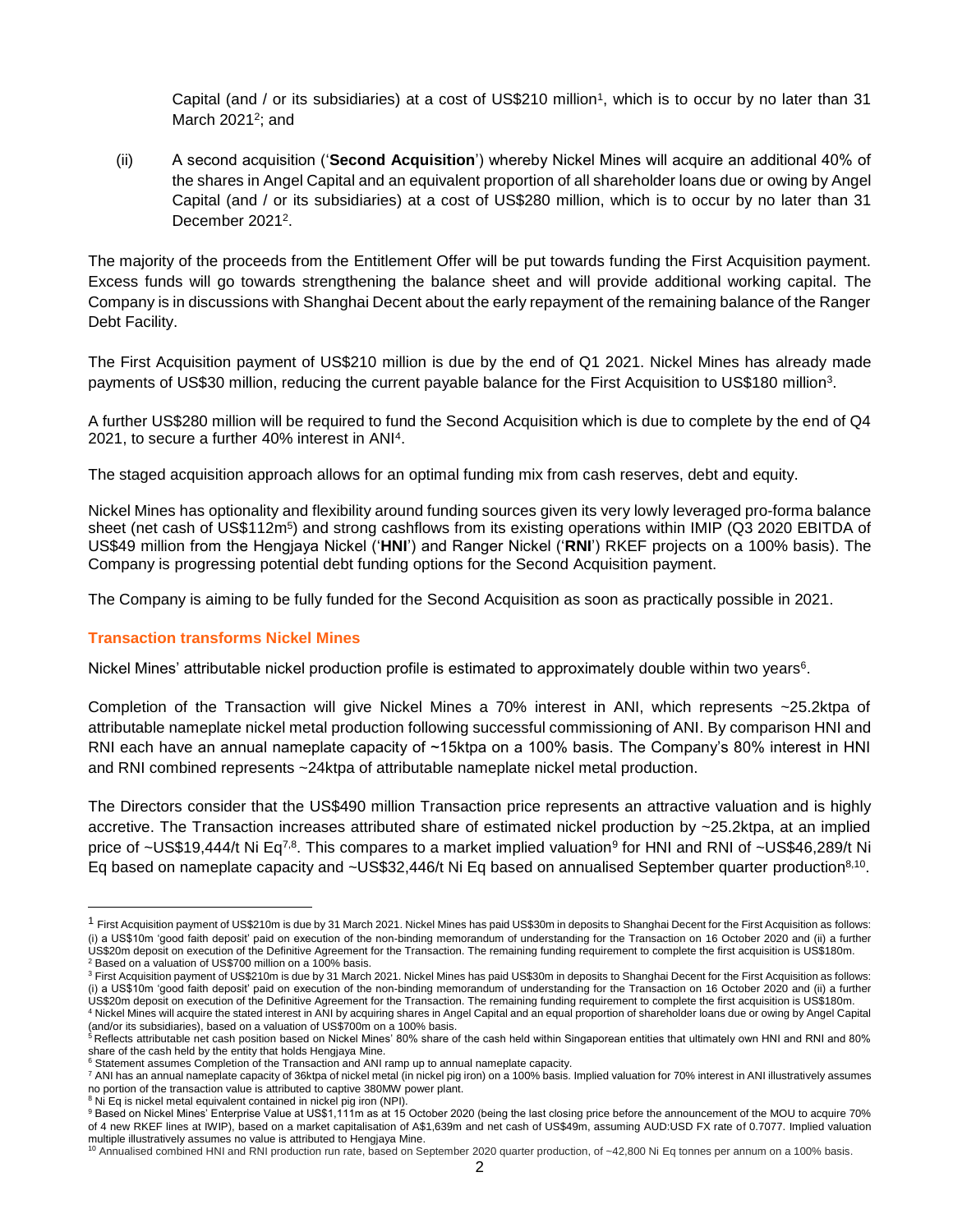## **Shareholder Approval for the Transaction**

The Transaction is subject to the approval of Nickel Mines' shareholders under ASX Listing Rule 10.1 as it involves the acquisition of a substantial asset from an associate of a substantial shareholder. A shareholder vote to approve the Transaction is expected to take place in January 2021. An Independent Expert Report as to whether the Transaction is fair and reasonable to shareholders not associated with Shanghai Decent has been prepared and will be released to the market on the same day as this announcement, and will be included in the Notice of Meeting.

## **Entitlement Offer overview**

To fund the First Acquisition, Nickel Mines is undertaking a fully underwritten 2 for 11 Entitlement Offer to raise A\$364 million (equivalent to approximately US\$268 million<sup>11</sup>).

The Entitlement Offer is fully underwritten, and comprises:

- An accelerated institutional entitlement offer ('**Institutional Entitlement Offer**'); and
- A retail entitlement offer ('**Retail Entitlement Offer**').

The Entitlement Offer will be conducted at A\$0.94 per New Share ('**Offer Price**'), representing a:

- 10.0% discount to the last traded price of A\$1.045 on Tuesday, 1 December 2020; and
- 8.6% discount to TERP of A\$1.03<sup>12</sup>.

The Entitlement Offer will result in approximately 386.9 million new ordinary shares being issued ('**New Shares**'), representing approximately 18.2% of Nickel Mines' existing shares on issue. New Shares issued will rank equally with existing shares.

The Entitlement Offer is non-renounceable and rights are not transferrable and will not be traded on the ASX or any other exchange.

Eligible shareholders who do not take up their entitlement under the Entitlement Offer in full or in part, will not receive any value in respect of those entitlements not taken up.

The Entitlement Offer is conditional on the Company receiving confirmation from the ASX prior to the Institutional Settlement Date that it:

- (i) Does not consider the Transaction to be an acquisition of a classified asset for the purposes of the ASX Listing Rules; and
- (ii) Will not exercise its discretion under Listing Rule 11.1.3 to require the Company to re-comply with ASX's admission and quotation requirements in Chapters 1 and 2 of the Listing Rules.

#### **Institutional Entitlement Offer**

Eligible institutional shareholders will be invited to participate in the Institutional Entitlement Offer.

Under the Institutional Entitlement Offer, eligible institutional shareholders can choose to take up all, part or none of their Entitlement. Entitlements not taken up under the Institutional Entitlement Offer will be offered to eligible institutional investors at the Offer Price.

#### **Retail Entitlement Offer**

Eligible retail shareholders with a registered address in Australia or New Zealand on the Record Date of 7.00pm (Sydney time), Friday, 4 December 2020, have the opportunity to invest in New Shares at the Offer Price, on the terms and conditions outlined in the Retail Offer Booklet to be sent to eligible retail shareholders on or around 9 December 2020.

l <sup>11</sup> Based on AUD:USD exchange ratio 0.737 as at 1 December 2020.

<sup>12</sup> TERP is the theoretical ex-rights price at which New Shares should trade immediately after the ex-date for the Entitlement Offer. TERP is a theoretical calculation only and the actual price at which New Shares trade immediately after the ex-date for the Entitlement Offer will depend on many factors and may not equal TERP.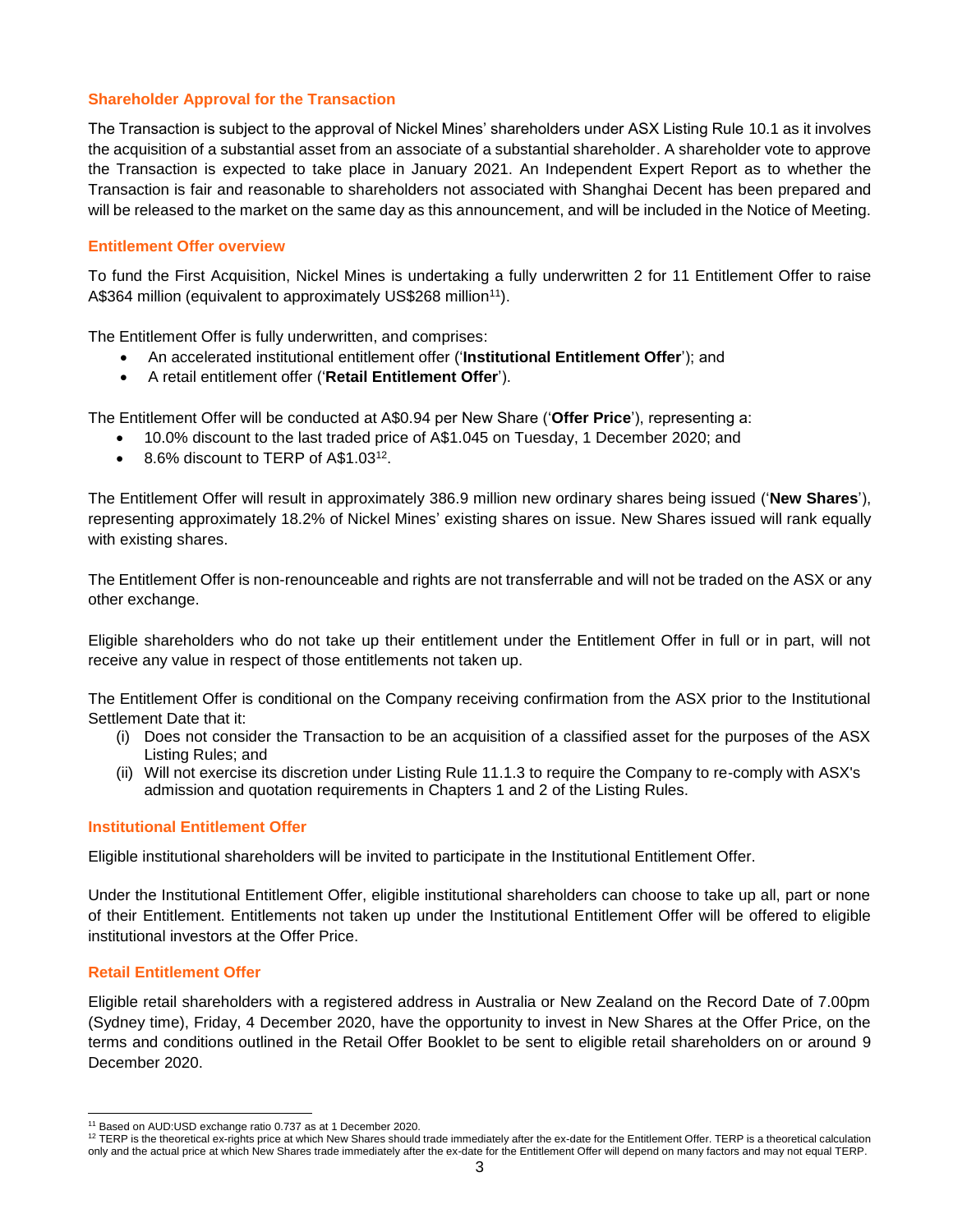Please note that shareholders with a registered address outside Australia or New Zealand on the Record Date are ineligible to participate in the Retail Entitlement Offer. Further details as to eligibility will be set out in the Retail Offer Booklet.

Under the Retail Entitlement Offer, eligible retail shareholders that take up their full entitlement may also apply for additional New Shares in excess of their Entitlement.

## **Indicative timetable of the Entitlement Offer**

The timetable below is indicative only and subject to change. Nickel Mines reserves the right to alter the dates at its full discretion and without prior notice, subject to the ASX listing rules and the Corporations Act 2001 (Cth).

The quotation of New Shares is subject to confirmation from the ASX.

All times below are based on Sydney, Australia time.

| <b>Event</b>                                                                                                                                | <b>Date</b>                      |
|---------------------------------------------------------------------------------------------------------------------------------------------|----------------------------------|
| Trading halt and announcement of Entitlement Offer                                                                                          | Wednesday, 2 December 2020       |
| Institutional Entitlement Offer opens                                                                                                       | Wednesday, 2 December 2020       |
| Institutional Entitlement Offer closes                                                                                                      | Thursday, 3 December 2020        |
| Trading halt lifted and Shares recommence trading                                                                                           | Friday, 4 December 2020          |
| Record Date under Entitlement Offer                                                                                                         | 7:00pm, Friday, 4 December 2020  |
| Retail Entitlement Offer opens and Retail Offer Booklet and Application<br>and Entitlement Forms dispatched to eligible retail shareholders | Wednesday, 9 December 2020       |
| Settlement of New Shares issued under Institutional Entitlement Offer                                                                       | Monday, 14 December 2020         |
| Issue and commencement of trading of New Shares<br>under Institutional Entitlement Offer                                                    | Tuesday, 15 December 2020        |
| <b>Retail Entitlement Offer closes</b>                                                                                                      | 5:00pm, Friday, 18 December 2020 |
| Settlement of New Shares issued under Retail Entitlement Offer                                                                              | Thursday, 24 December 2020       |
| Issue of New Shares under Retail Entitlement Offer                                                                                          | Tuesday, 29 December 2020        |
| Commencement of trading of New Shares issued<br>under Retail Entitlement Offer                                                              | Wednesday, 30 December 2020      |
| Holding statements sent to retail shareholders                                                                                              | Thursday, 31 December 2020       |